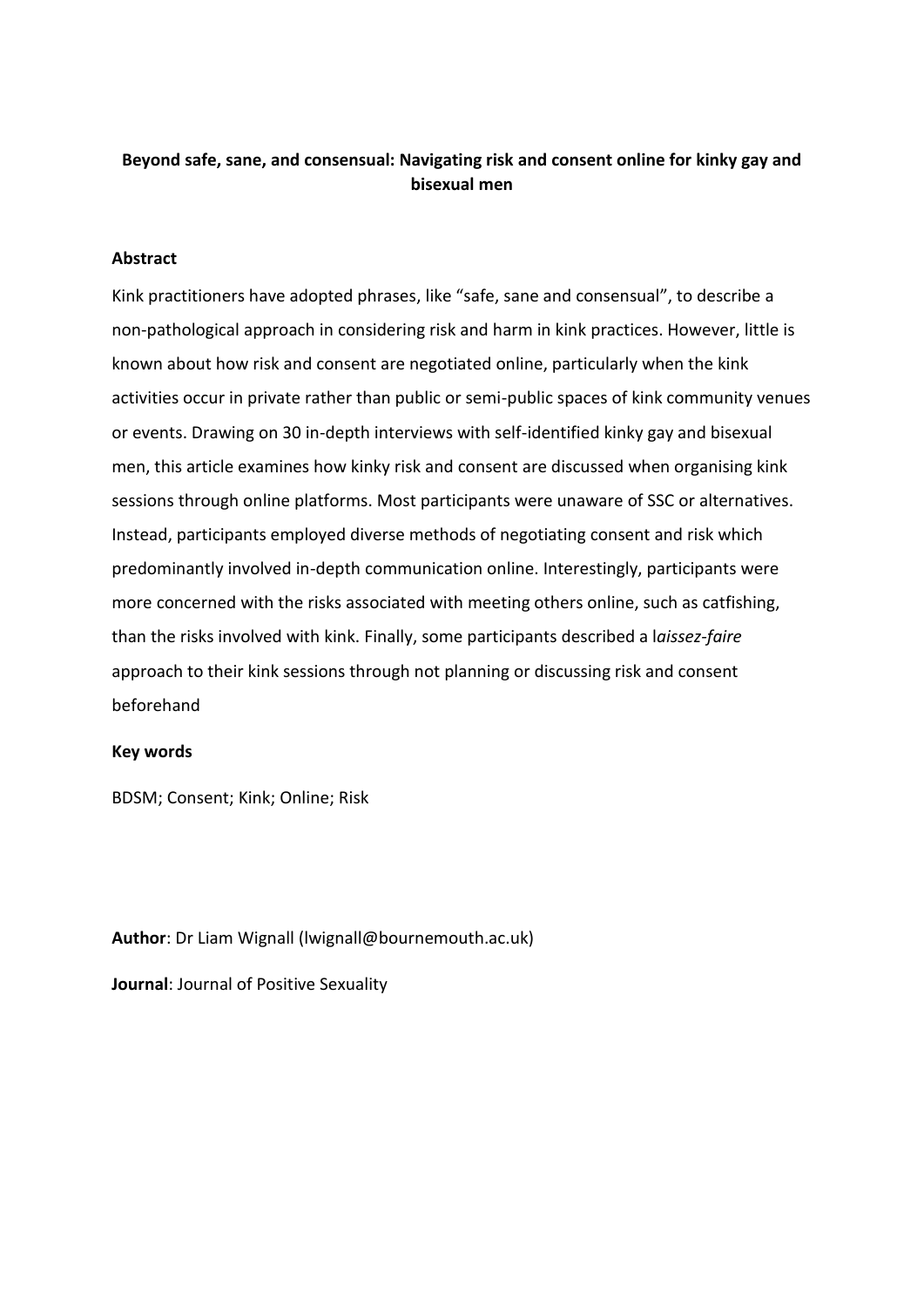#### **Introduction**

Kink is a spectrum of sexual or erotic activities outside normative versions of sex undertaken for sensory, emotional, or intellectual pleasure. It tends to include a combination of the exchange of power, or perception of this, the infliction/receiving of pain, the wearing of gear, or the fetishization of body parts or objects. Kink can be practiced individually or in groups and can be organized into communities and subcultures. It is *consensual*, with a shared understanding that the activities are kinky. This definition of kink, alongside multiple alternatives (e.g. Moser & Kleinplatz, 2007; Newmahr, 2011; Sprott & Williams, 2019; Weinberg et al., 1984), place significant emphasis on consent.

The need for the centrality of consent is partly explained as resistance to early conceptualisations of kink as pathological (Shindel & Moser, 2011), the placement of kink in the Diagnostic and Statistical Manual of Mental Disorders (DSM) (see Kreuger 2010a; b), and the cultural misconception of kink being a form of abuse (Bezreh, Weinberg & Edgar, 2012). Activities such as the infliction of pain or role-playing with power may appear abusive (Pitagora, 2013), yet the consensual nature of the activities and emphasis on trust in these dynamics differentiate kink from abuse. While there are some activities which play on the edge of consent and risk (Newmahr, 2011), and this power dynamic can be abused (e.g. Dunkley & Brotto, 2019; Kieran & Sheff, 2016), as it can be in non-kink settings (e.g. Beres, 2007), kink can be a healthy expression of sexuality or leisure pursuit (Prior & Williams, 2015; Sprott & Williams, 2019).

Communicating the importance of consent in kink, alongside the navigation of risk, to kinky and non-kinky audiences was popularised initially through the language of *safe, sane, and consensual*, abbreviated to SSC (Williams et al., 2014). SSC was quickly adopted as a mantra for kink practitioners, activists, and the academic community (Langdridge & Barker, 2007) as a simple and accessible way of countering the pathological framing of kink in broader culture. However, it was not intended to be a *slogan* for how kink should be practiced. As the creator of the term SSC stated: "Once an idea is reduced to a slogan that can fit on a button or T-shirt, no one can control its meaning" (Stein, 2002, p. 3).

SSC became used as a way of distinguishing between acceptable and unacceptable forms of kink practices (Downing, 2007), leading to the policing and delegitimization of *extreme* kink activities which played on the boundary of safety and consent (Newmahr, 2011). Some critics argued that SSC, and similar phrases like Risk Aware Consensual Kink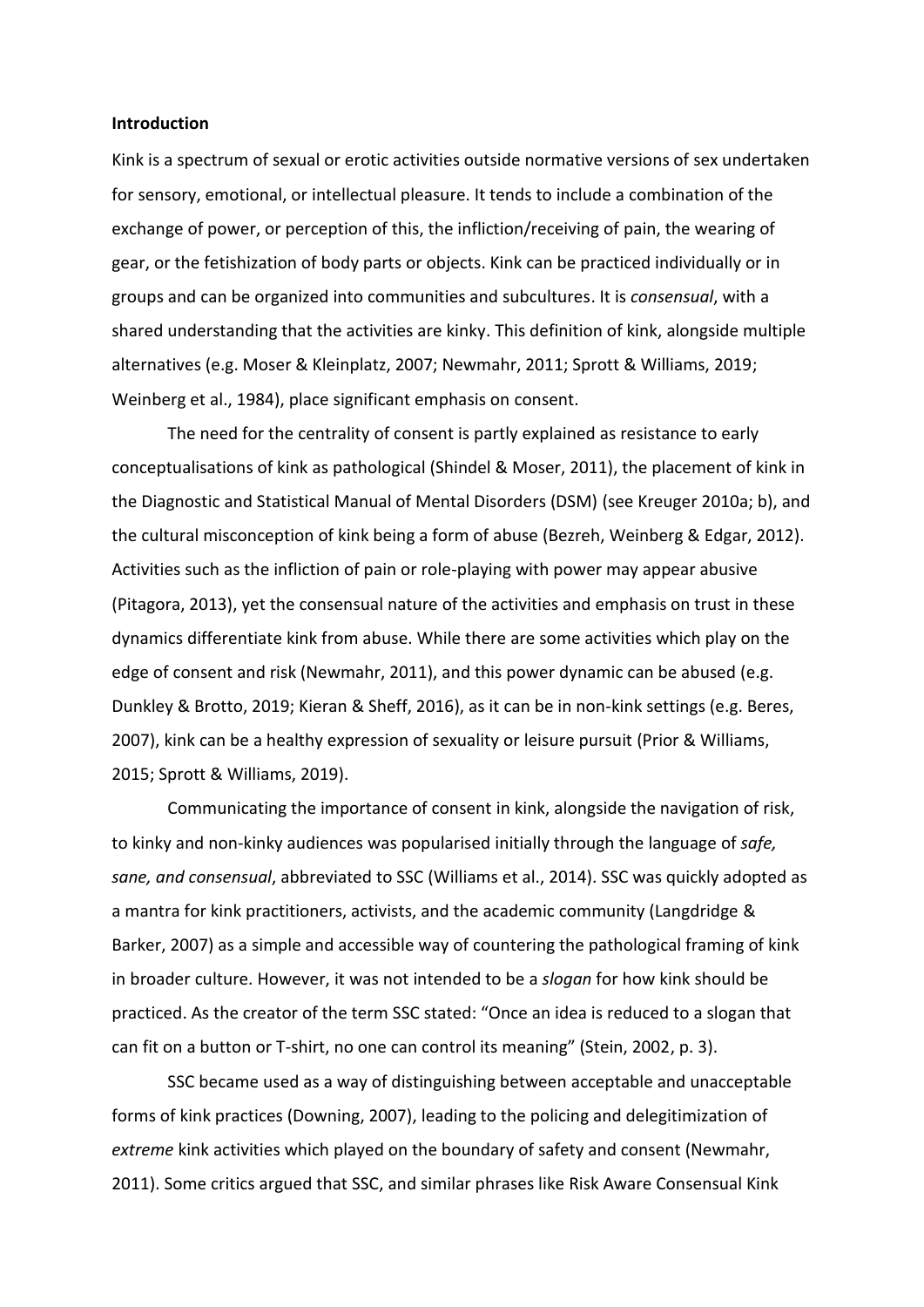(RACK), led to the "vanillafication" of kink, making kink align more with non-kink practices (e.g. Williams et al., 2014). The word "sane" is also problematic in this context (Downing, 2007). Yet research on kink still frames SSC as the most popular way that practitioners negotiate kink (Langdridge & Barker, 2007).

More recently, Williams et al. (2014) proposed "Consent, Communication, Caring and Caution" (4Cs) as a framework for negotiating kink participation. The central tenets of consent and caution (safety/risk-awareness) are still present, but the 4Cs highlight the importance of communication within BDSM (Kaak, 2016), and the necessity of caring about partners both emotionally (Lindemann, 2011) and socially (Wignall & McCormack, 2017). While the 4Cs is still relatively new, it provides a more open space to negotiate the complexities involved in kink.

Yet, there is a need to move beyond discourses which distinguish between good/bad kink (Downing, 2007) to instead focus on *how* risk and consent are negotiated by kink practitioners. Some research has highlighted how this is done for kink organisations and clubs (e.g. Sagarin et al., 2019; Weiss, 2011), but less is known about how individuals who engage in more casual forms of kink navigate risk and consent (Coppens et al., 2020; Zambelli, 2017).

While kink venues maintain an important status within kink communities (Steinmetz & Maginn, 2014), changing queer landscapes and the flourishing of technology has provided alternative pathways for individuals to engage in kink (Simula, 2019; Wignall, 2017). Contrary to older narratives of needing to be invited into a community or having to *earn one's leathers* (Rubin, 1991), individuals can permeate the boundaries of kink subcultures more easily by engaging with kink oriented socio-sexual networking sites (SSNS), creating online profiles to explore these online kink spaces and interact with others (Graham et al., 2015; Wignall, 2019). Indeed, individuals can utilise the internet to research and learn about kink at their own pace, find others to engage in kink with, and explore kink communities (Döring, 2009; Wignall, 2019). In this article, I examine how kinky individuals negotiate risk and consent when arranging kink scenes online in private, rather than in kink venue settings.

# **Method**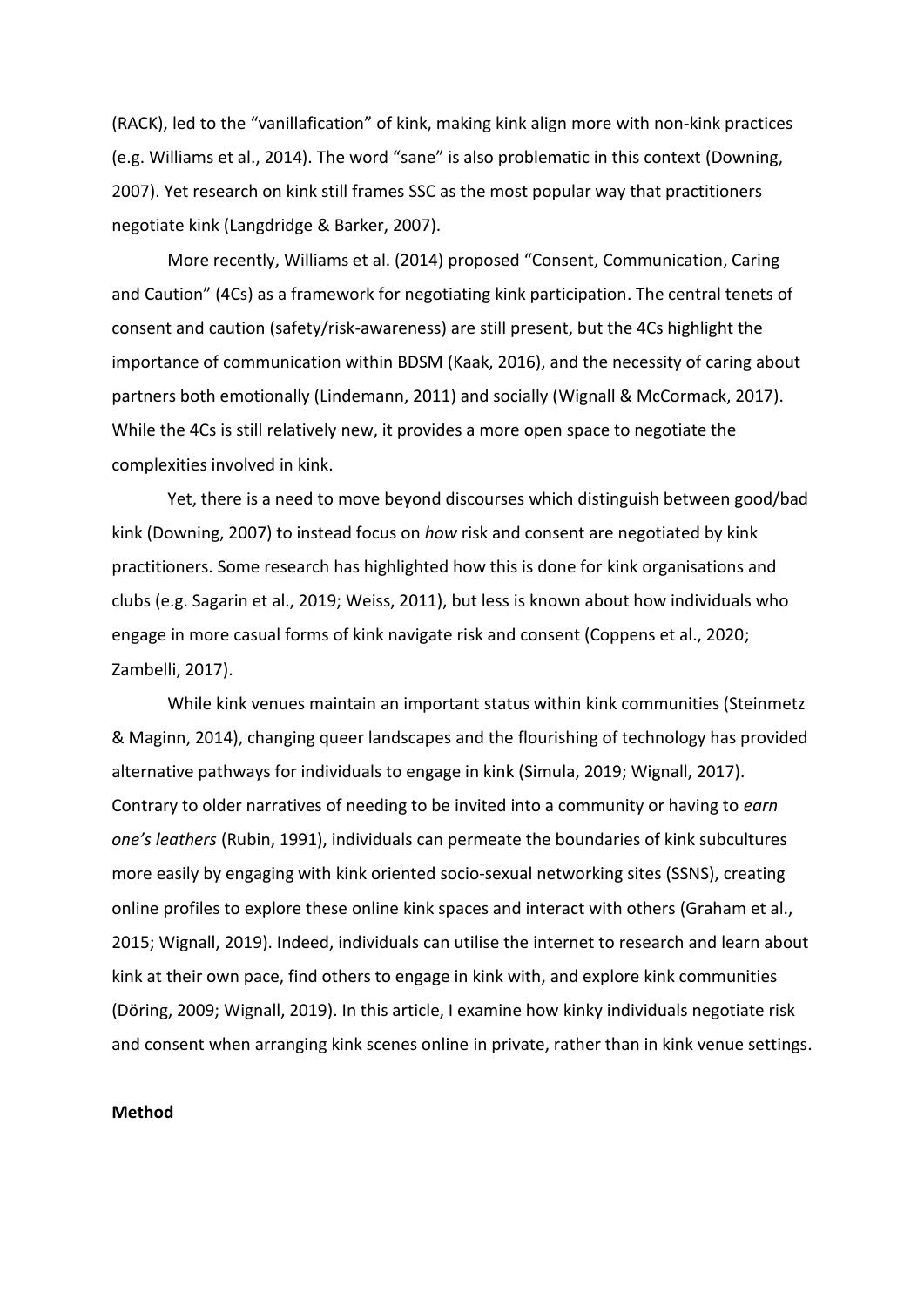Data come from a larger study exploring the experiences of kinky gay and bisexual men n=30). Participants' ages ranged from 21 to 62 (M = 27.63), all participants were UK residents at the point of data collection. 27 participants were Caucasian, and 3 participants identified as bisexual. Participants identified with various kinky roles, including Leatherman, pup, and rigger. Most participants (n=25) identified with a switch role, with 5 participants identifying with more dominant roles and 7 identifying with more submissive roles.

To recruit participants, the author created a profile on geolocation hook-up apps and SSNS aimed at gay and bisexual kinky men. A message template providing details of the research was sent to prospective participants. For those who displayed interest, further information, including an information sheet and consent form, were given. Participants were also recruited through snowball sampling of established individuals within various kink communities.

Participants identified as kinky but differed in levels of immersion into kink communities. As such, participants were labelled as either a community member or noncommunity participant. A holistic approach was undertaken to identify these two groups of participants, drawing on participants' understandings of kink; their SSNS profiles; and selfidentification. Community members framed kink as a socio-sexual activity, invested in their online profiles (multiple profile pictures; friends linked to their profiles; profiles containing demographic information; interaction with online forums), described how they had multiple kinky friends and attended kink events, and identified as part of a kink community. Noncommunity participants described kink as primarily a sexual activity, did not provide as much detail in their SSNS profiles, did not describe connections to kink communities, and actively distanced themselves from a community label. Participants were evenly split across the two groups.

Participants differed with their levels of real-world kink experience, ranging from the smallest of two years' experience to the most experienced participant with 20 years of experience (M = 5.9 years).

Interviews lasted approximately 60 minutes and covered a plethora of topics related to kink identities, communities, and activities, as well as participants' interactions with kink online platforms. Interviews were analysed inductively using thematic analysis (Braun & Clarke, 2006), with initial codes identified, grouped together through focused coding, and finally arranged into potential sub-themes and themes. The coding team consisted of a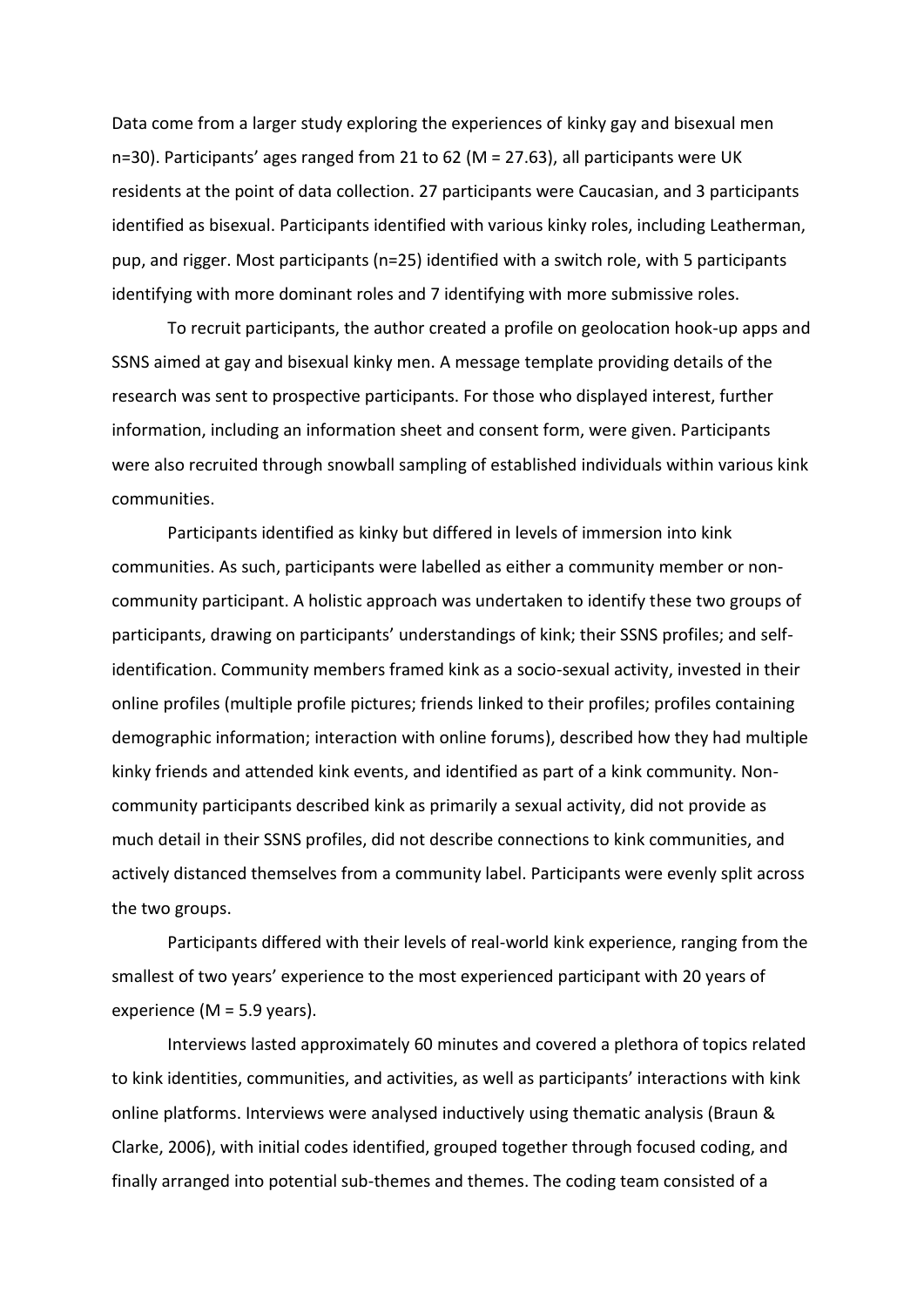researcher who is familiar with kink practices and is established within kink communities, and a researcher with some knowledge of kink practices. The results were also discussed with five of the participants in the study who agreed with the findings. Ethical approval was granted from the University of Sunderland.

There are limitations of this study. Recruiting participants for research on kink is notoriously difficult (Weinberg, 2006). The sample consisted of gay and bisexual cisgendered white men from the UK primarily due to the author's existing contacts in these networks. As such, research is needed on the experiences of consent for other kink demographics.

### **Results**

Despite the popularity of SSC and similar frameworks, 25 of the 30 participants had never heard the phrase SSC before, or alternatives including RACK or the 4Cs. Epitomising responses to questions about the terms, David said, "No idea what those terms are", while Thomas said, "I've not heard of them."

The remaining five participants could only offer vague descriptions of the terms and did not use them. For example, Mark said, "I'm aware of the concepts of SSC and RACK, but I've never heard much about them… I know kink has a long and varied history, but I don't really know anything about it." Luke said, "I'm aware of the concepts, but I wouldn't use the terms." While not knowing what it was, Sam said, "I've heard of safe, sane and consensual, but don't really know what it is. You can sort of work it out though." Ryan knew about the terms in context, saying, "I've heard of SSC, as opposed to BDSM being abuse? I don't know RACK though." Oscar had a negative association of SSC, saying, "I usually find people who use SSC are the people to avoid. I've heard people use the language, but it's not something I use myself. It reminds me of D&D [drug and disease free] on profiles." While a lack of knowledge on terminology is understandable for non-community participants, it is noteworthy for community participants, given how SSC is somewhat labelled as the cornerstone of kink (Langdridge & Barker, 2013). This speaks to a potential disconnect between dominant framings of kink and how some practitioners negotiate their play outside of community venues.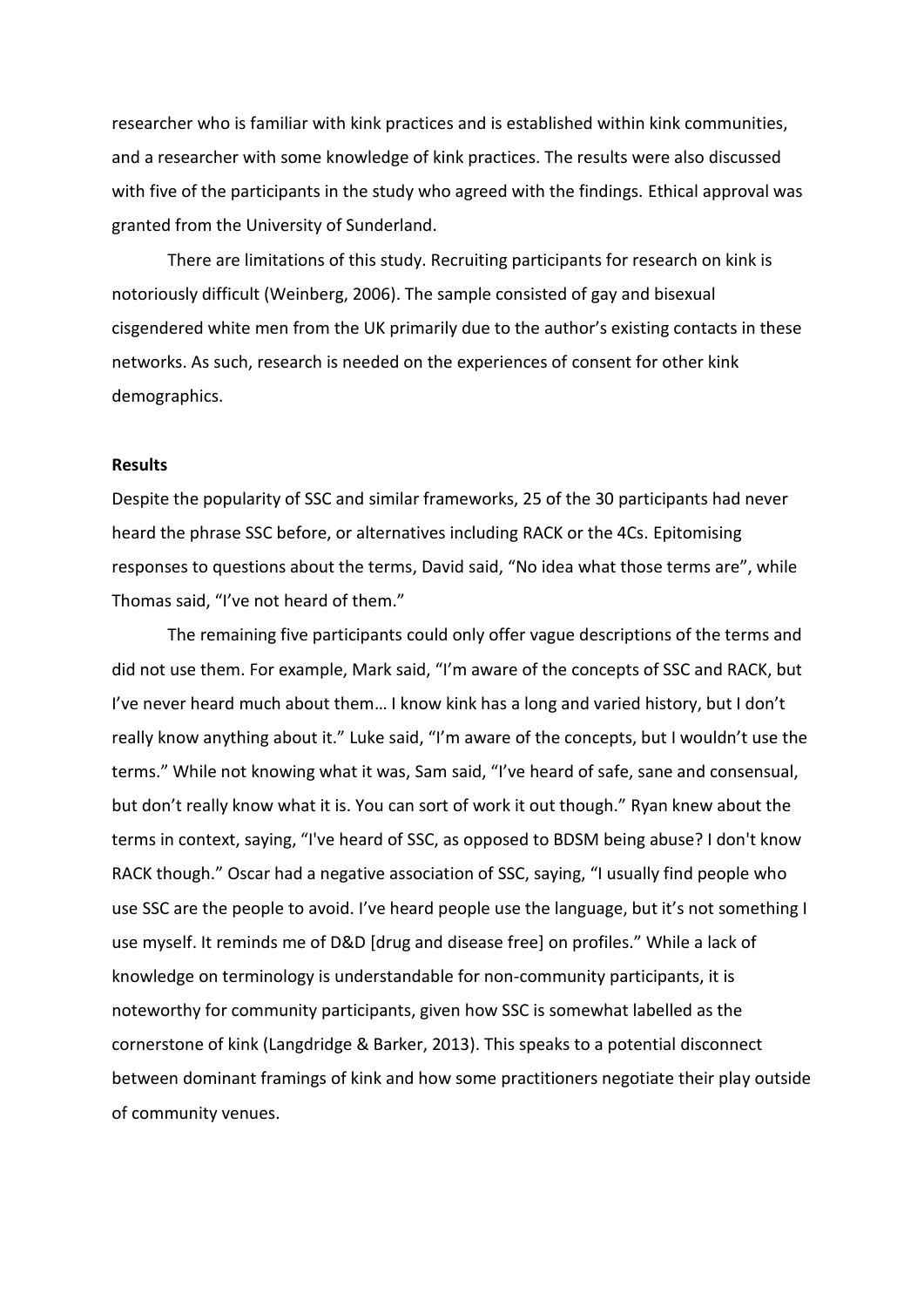With these scripts absent, I now focus on how participants understood risk in terms of their kink practice. Three themes were identified from transcripts: *navigating online safety; the importance of sustained communication;* and *unstructured approaches.*

#### *Navigating Online Safety: Evaluating Kink and Non-Kink-Related Risk Factors*

When asked about negotiating kink on SSNS, participants predominantly focused on the risks associated with hooking up online generally, such as "catfishing" or sexual coercion (Lauckner et al., 2019), rather than negotiating risks involved in kink*.* Participants identified tactics used to ensure people were being truthful in these online environments. For example, George said, "You need to chat to people online for a bit. I normally ask for multiple pictures or very difficult pictures to forge, like their name on their foot. I've always been careful about who I talk to." Drawing on previous experiences, Stephen said, "I ask people to take a picture with the date on it. The first person I messaged online was a catfish. I drove to meet him, and they were a fake, so I learned quickly to check people out." Trevor described the techniques he used:

I check they're real by asking them to write the date on a piece pf paper and take a picture, or draw a picture on a piece of paper with the date, to work out they are the person they say they are.

Participants identified how continued communication helped decipher the realness of the person. For example, Lloyd said, "I don't play with anyone until I've spoken to them for a while, to make sure they're not crazy, going to abuse me, rob me or harm me in anyway." Similarly, Harry said, "I speak to people for ages online first. You can work out if they're real, and a bit about their personality… it makes me feel safer."

Sam and Fred were the only participants who mentioned using social media when chatting to potential kink hook ups online. Sam said, "I might add them on Facebook at some point because that adds another level of realness. If they have a profile with friends and pictures, you will think they're more real." Fred described feeling more relaxed seeing others' social media, saying," I don't normally let people stay over the first time I've met them. Unless I've had lots of conversations with them, or you have them on Facebook or something and you can see their jobs and friends."

Finally, some participants described precautions taken when meeting for kink hook ups – again, these focused on the risks associated with meeting people online more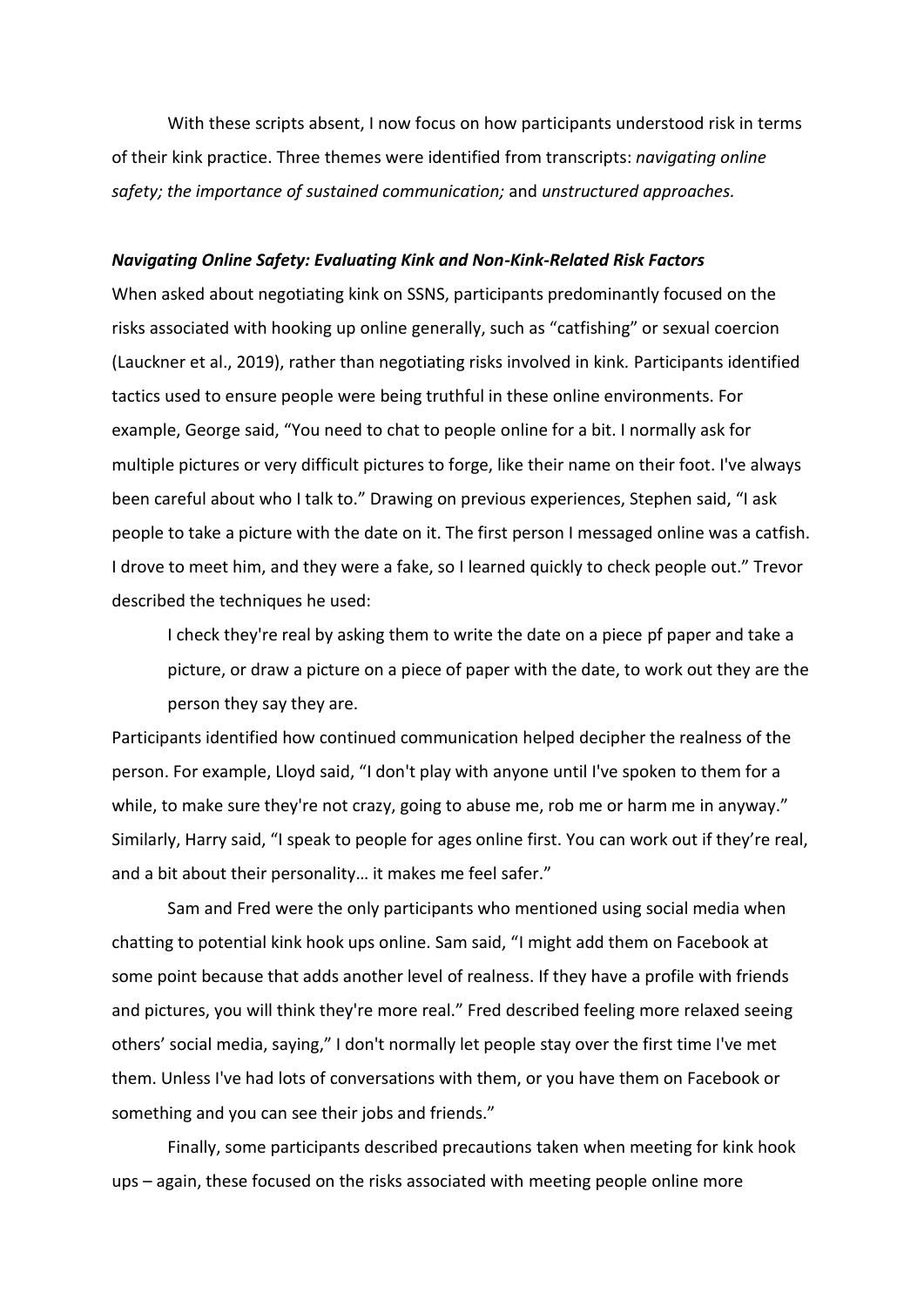generally rather than meeting for kinky sex. For example, Neville said, "If I am going somewhere new, I would scribble a note of my location and call the police if I don't get back in time." Similarly, Mark said, "I meet people in public, so if you say no, you're not jumping straight into their car. I don't have *rules*, but I'd like to feel safe, not too dark or lonely, somewhere I could tell the police about." Fred described how his somatotype was important when meeting others, saying, "Rightly or wrongly, most guys I meet I think I can physically take them on - I'm quite muscular." Fred felt more secure thinking if he ended up in a risky situation, he would be able to get out of it through brute force.

#### *The Importance of Sustained Communication*

Good communication was deemed the most important factor when arranging kink sessions through SSNS. Communication beforehand helped navigate the risks involved in kink activities, identify mutual kink interests, negotiate consent, limits and create safewords, and establish trust. However, this occurred in a more conversational way and developed organically from participants' thinking about the potential risks involved.

Most participants described sustained communication with potential kink hook-ups. For example, Thomas said, "I normally have a lot of chat beforehand. I wouldn't put myself in a vulnerable position at first." Similarly, Harry said, "I make sure I talk to people a lot beforehand – what our kinks are, different levels of experience, and some limits." While participants did not want "endless chat", they recognised the importance of clear communication beforehand. However, for some participants, there was a balance between just enough communication and too much, with Kyle saying he did not "want to plan the scenes, because then they would feel too contrived." Here, communication should be used to arrange kinky sex, but not plan *exactly* what would happen. As Oscar highlighted, kink can be "spontaneous."

This type of communication - discussing interests and things they will not do beforehand - is how participants navigated consent. However, when describing the context or the purpose of these conversations, no participant explicitly used the word consent. Instead, these conversations were described as making participants feel comfortable about meeting up and a way of agreeing which activities they would engage in. Terms like "limits" were used instead as a way of indicating where consent would end.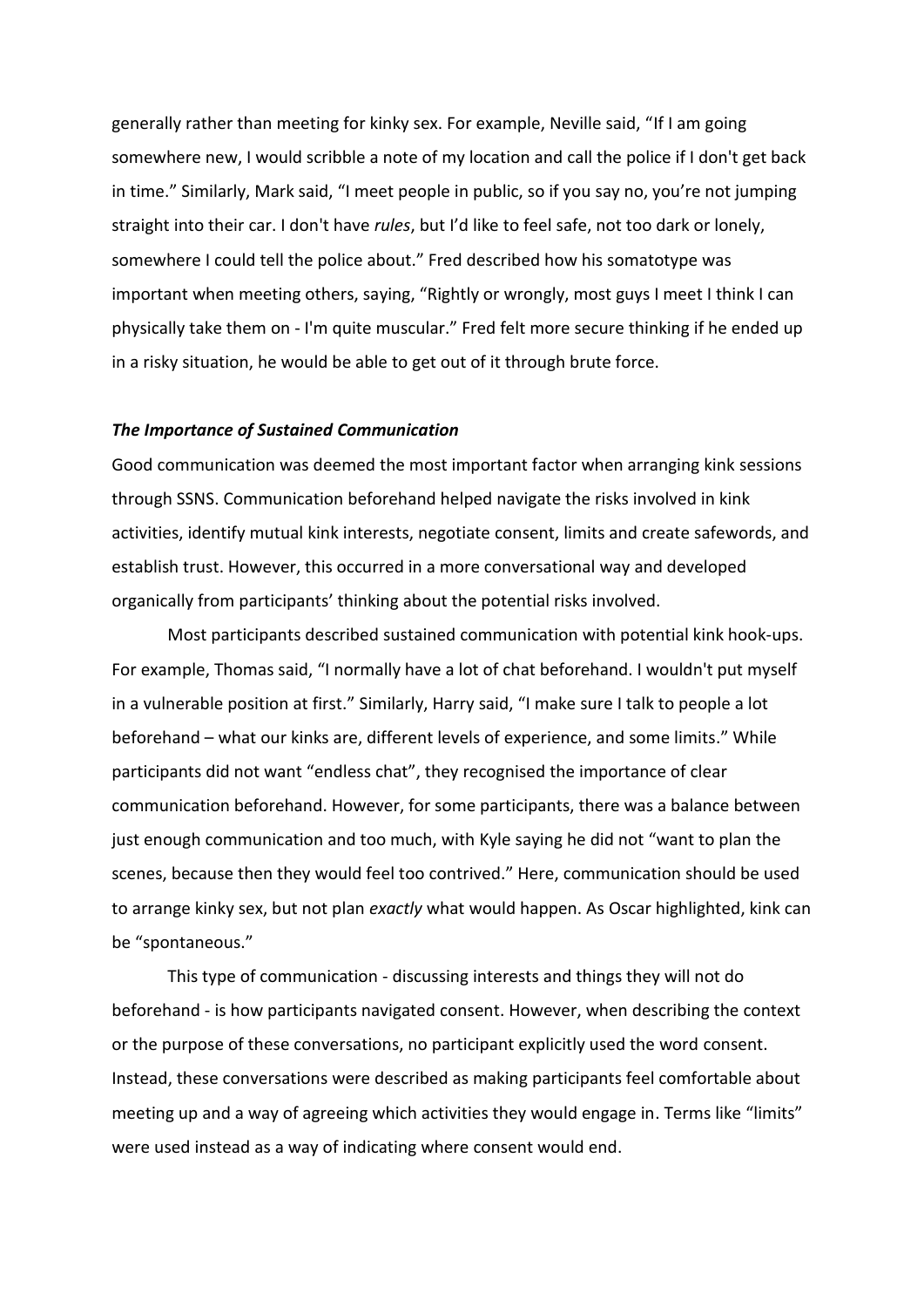While communication was used to arrange and plan kink sessions, it was also a way of getting to know the person, relating to the previous theme. For example, Caleb said, "There's a high degree of trust involved in any sort of sexual relationship, especially one that involves gear that can go quite badly wrong - I want to know someone at least a bit before I do something like that." Fred also emphasised the importance of establishing trust beforehand, especially if he intended to engage in more "heavy play" (e.g. edge play), so he can discuss "safe words, limits [and] ask how far they can be pushed." He added, "Kink meets can be safer than hook ups – the conversations are longer, and you tend to know more about a person because you chat longer." While most participants were unaware of SSC, they were negotiating safety and consent in their own ways. These extended discussions as a way of developing trust can be understood as indirect discussions of consent, as there is likely an implicit understanding that people would mention what they are interested in doing alongside hard limits. This highlights how the SSC label has fallen out of fashion, because the conversational tone is an implicit way of developing trust and implied consent.

Not all participants used safewords, or indicated they knew about them, and instead preferred open consistent communication beforehand and during kink sessions, with Kyle saying, "I don't bother with safewords because I don't go for anything where I feel my safety will be compromised, or I could just say "it's hurting" etc. I would much rather people openly communicate than bothering with code words."

# *Laissez-faire and Unstructured Negotiation Approaches*

While most participants described how they implemented some sort of rules, a minority described how they avoided in-depth communication beforehand or discussions of limits. While they may indicate their main kink interests on the SSNS, they would generally meet up and "see what happens" during a kink session. For example, Seamus said, "I just go with the flow really… see what happens." Similarly, when asked about building trust before a scene, David said, "It's common sense I suppose. You can get a gauge on it." The ability to "gauge" a person, was also mentioned by Thomas, who said, "I feel like I'm a fairly good judge of character." Neville described a similar approach to Thomas, but acknowledged the danger of judging people, saying, "If they seem fairly normal, which is a bad measure, it will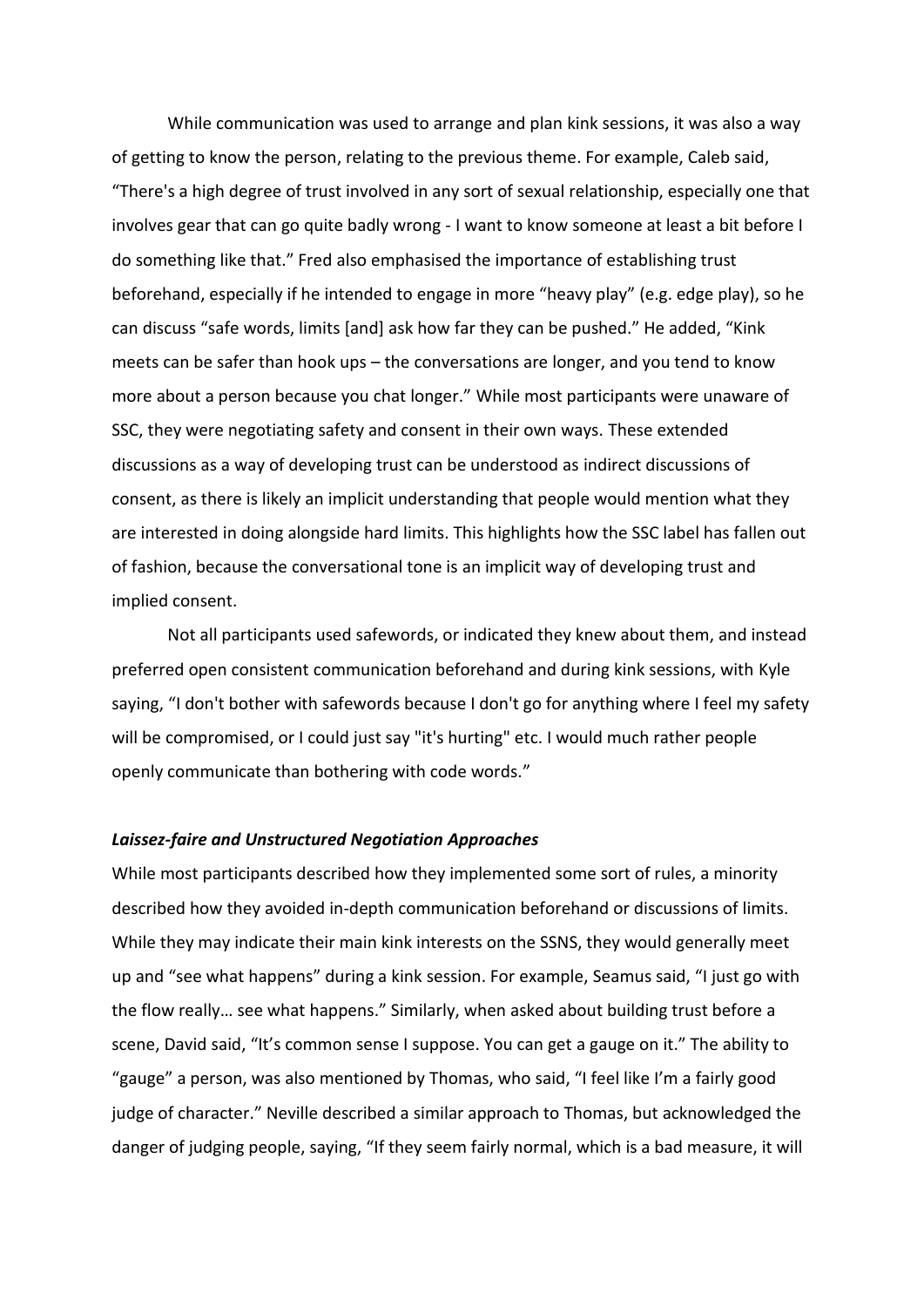make me feel more comfortable. I'm not stupid - I know the risks and I tend to ignore them, which is bad."

However, alongside a *laissez-faire* approach, participants still had some rules, with Dean saying:

I sort of wing it really. I wouldn't let somebody tie me up… You'd also have to be insane to let somebody tie you up in your own house - but that's common sense. I don't do drunk sex and I definitely don't do drunk kink. I avoid drugs as well. I don't hook up with people from a night out... Most of my knowledge has come from meets though - finding out in the moment how to do it.

These participants tended to engage in kinks which could be deemed as less risky, such as power exchange without physical restrictions, or more fetishistic type behaviors, suggesting that participants had already considered the risks and deemed them low enough to not explicitly discuss them. However, research into sexual consent more generally highlights how verbal and behavioral cues can often be misinterpreted (Jozkowski & Peterson, 2013).

# **Conclusion**

This study explored how kinky gay and bisexual men negotiate consent and the risks associated with kink activities when planning kink hook ups through SSNS. While academics and activists stress the importance of SSC and RACK, particularly in kink venues, most participants reported not having heard of these terms before. Furthermore, some participants stated they were more laidback when engaging in kink. Therefore, there is a potential disconnect between popular kink discourses on safety and consent, and how kink is conducted, particularly when exploring how risk and consent are explored in home venues compared to public kink venues. While at one level this is a disconnect in terminology, it also speaks to deeper differences in conceptualizing and communicating safety, consent, and trust. There is also more emphasis on spontaneity and indirect discussion which serves to distance further from organised kink community sessions where SSC and RACK are emphasised.

Participants avoided using the term *consent* in their online discussions when planning kink hook ups. Instead, participants described activities they were interested in and limits, or things they will not do. These conversations were less formal than previous research into how kinky individuals negotiated planned activities and consent (e.g. Rubin,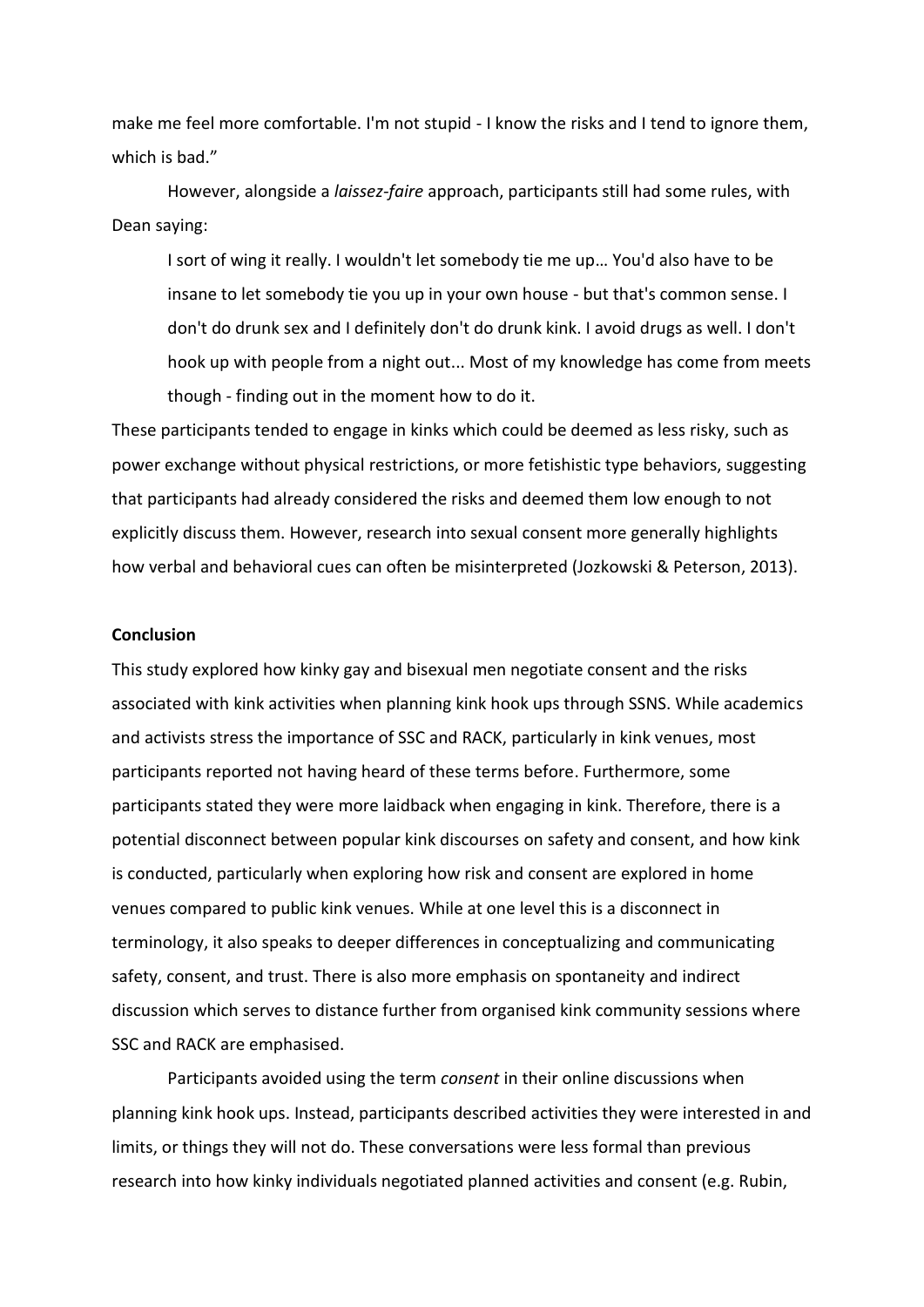1991; Sagarin et al., 2019), but still a way of establishing trust. While participants did not use SSC or RACK, their engagement in kink more closely reflected the 4Cs framework (Williams et al., 2014). Participants emphasised the importance of *communication* in kink; negotiated *consent* through describing their interests and limits; and were *cautious* in who they engaged in kink with. Further research could apply the 4Cs framework to kink settings, particularly expanding on the role of *caring*.

The results of this study may be partly down to the sample of gay and bisexual men, and the experiences of straight kink practitioners may be different. This can be explained somewhat through comparing two popular kink SSNS aimed at the two populations: *FetLife*, predominantly caters for straight kink communities and emphasises the importance of interactions through forums and organising *munches* (regularly non-sexual events for members to meet offline and socialise); while *Recon,* a kink SSNS for gay and bisexual men, tends to focus more on the individual interactions between its members. For gay and bisexual men, kink may predominantly be about the sex and the activities (Wignall & McCormack, 2017, while for straight kink practitioners, kink could be framed as a ritual which encompasses the pre-activity discussions as part of the kink session (see Sagarin et al., 2015).

Interestingly, this study identified another layer of risk navigated by participants when planning kink activities through SSNS – the risks associated with chatting and meeting others online. Participants placed great importance in verifying the genuineness of their potential kink partner. Indeed, participants created tasks to verify someone's identity and took safety precautions when meeting others. Future research should acknowledge the importance of the internet for kinky individuals and how the use of SSNS creates new challenges and risks. Specifically, research could explore how communication of interests and limits on SSNS prior to engaging in kink is executed in person, focusing on the concept of ongoing consent (see Beres, 2007).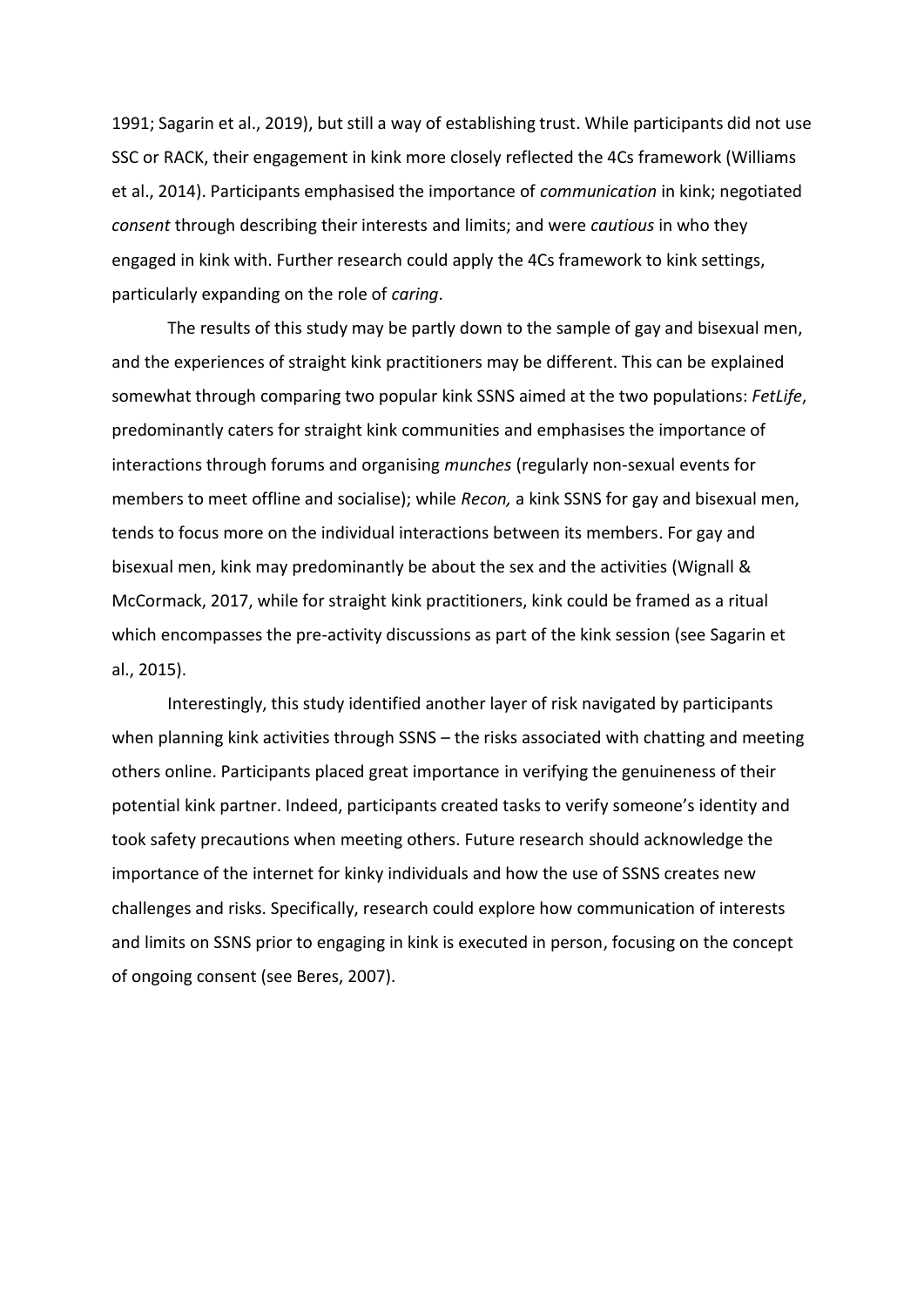# **References**

- Beres, M. (2007). 'Spontaneous' sexual consent: An analysis of sexual consent literature. *Feminism & Psychology*, *17*(1), 93-108. https://doi.org/10.1177/0959353507072914
- Bezreh, T., Weinberg, T., & Edgar, T. (2012). BDSM disclosure and stigma management: Identifying opportunities for sex education. *American Journal of Sexuality Education*, *7*(1), 37-61. https://doi.org/10.1080/15546128.2012.650984
- Braun, V., & Clarke, V. (2006). Using thematic analysis in psychology. *Qualitative Research in Psychology, 3*(2), 77-101. https://doi.org/10.1191/1478088706qp063oa
- Coppens, V., Ten Brink, S., Huys, W., Fransen, E., & Morrens, M. (2020). A Survey on BDSMrelated activities: BDSM experience correlates with age of first exposure, interest profile, and role identity. *The Journal of Sex Research*, *57*(1), 129-136. https://doi.org/10.1080/00224499.2018.1558437
- Downing, L. (2007). Beyond safety: Erotic asphyxiation and the limits of SM discourse. In D. Langdridge & M. Barker (Eds.), *Safe, Sane and Consensual: Contemporary Perspectives on Sadomasochism* (pp. 119-132.) *London: Palgrave*.
- Döring, N. (2009). The Internet's impact on sexuality: A critical review of 15 years of research. *Computers in Human Behavior, 25*(5), 1089-1101. https://doi.org/10.1016/j.chb.2009.04.003
- Dunkley, C. R., & Brotto, L. A. (2019). The Role of Consent in the Context of BDSM. *Sexual Abuse*. Online first. https://doi.org/10.1177/1079063219842847
- Graham, B. C., Butler, S. E., McGraw, R., Cannes, S. M., & Smith, J. (2016). Member perspectives on the role of BDSM communities. *The Journal of Sex Research*, *53*(8), 895-909. https://doi.org/10.1080/00224499.2015.1067758
- Jozkowski, K. & Peterson, Z. (2013). College students and sexual consent: Unique insights. *Journal of Sex Research, 50*(6), 517-523. https://doi.org/10.1080/00224499.2012.700739
- Kaak, A. (2016). Conversational phases in BDSM pre-scene negotiations. *Journal of Positive Sexuality*, *2*(3), 47-52.
- Kieran, R., & Sheff, E. (2016). How Did it Hurt?: distinguishing between Intimate Partner Violence and BDSM in relationships. In P. Karian (Eds.), *Critical & Experiential:*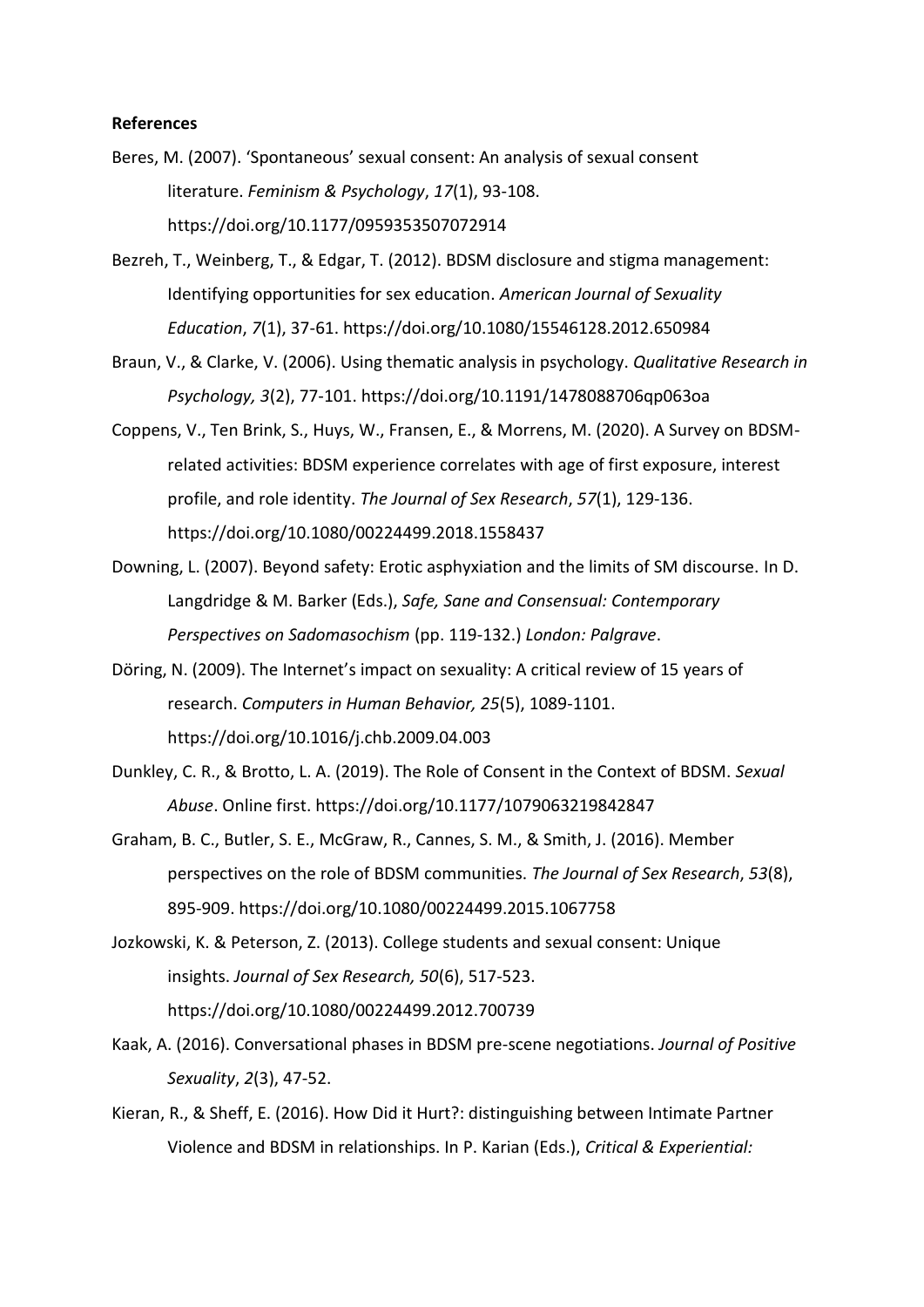*Dimensions in Gender and Sexual Diversity* (pp. 141-159). Hampshire, UK: Resonance Publications Ltd.

- Krueger, R. (2010a). The DSM diagnostic criteria for sexual sadism. *Archives of Sexual Behavior*, *39*(2), 325-345. https://doi.org/10.1007/s10508-009-9586-3
- Krueger, R. (2010b). The DSM diagnostic criteria for sexual masochism. *Archives of Sexual Behavior*, *39*(2), 346-356. https://doi.org/10.1007/s10508-010-9613-4
- Langdridge, D. & Barker, M. (Eds.). (2013). *Safe, sane and consensual: Contemporary perspectives on sadomasochism*. Palgrave Macmillan.
- Lauckner, C., Truszczynski, N., Lambert, D., Kottamasu, V., Meherally, S., Schipani-McLaughlin, A. M., ... & Hansen, N. (2019). "Catfishing," cyberbullying, and coercion: An exploration of the risks associated with dating app use among rural sexual minority males. *Journal of Gay & Lesbian Mental Health*, *23*(3), 289-306. https://doi.org/10.1080/19359705.2019.1587729
- Lindemann, D. (2011). BDSM as therapy? *Sexualities, 14*(2), 151–172. https://doi.org/10.1177/1363460711399038
- Moser, C., & Kleinplatz, P. J. (2007). Themes of SM expression. In D. Langdridge & M. Barker (Eds.), *Safe, Sane and Consensual: Contemporary Perspectives on Sadomasochism*  (pp. 35-54.) *London: Palgrave*.
- Newmahr, S. (2011) *Playing on the edge: Sadomasochism, risk and intimacy*. Bloomington, IN: Indiana University Press.
- Pitagora, D. (2013). Consent vs. Coercion: BDSM Interactions Highlight a Fine but Immutable Line. *The New School Psychology Bulletin, 10*(1), 27-36. https://doi.org/10.1037/e543732013-004

Prior, E., & Williams, D. (2015). Does BDSM power exchange among women reflect casual leisure? An exploratory qualitative study. *Journal of Positive Sexuality, 1,* 12-15.

- Rubin, G. (1991). The catacombs: A temple of the butthole. In M. Thompson (ed.) Leatherfolk: Radical sex, people, politics and practice. Boston, MA: Alyson.
- Sagarin, B. J., Lee, E. M., Erickson, J. M., Casey, K. G., & Pawirosetiko, J. S. (2019). Collective Sex Environments Without the Sex? Insights from the BDSM Community. *Archives of Sexual Behavior, 48*(1), 63-67. https://doi.org/10.1007/s10508-018-1252-1

Sagarin, B. J., Lee, E. M., & Klement, K. R. (2015). Sadomasochism without sex? Exploring the parallels between BDSM and extreme rtuals. *Journal of Positive Sexuality, 1*(3), 32-36.